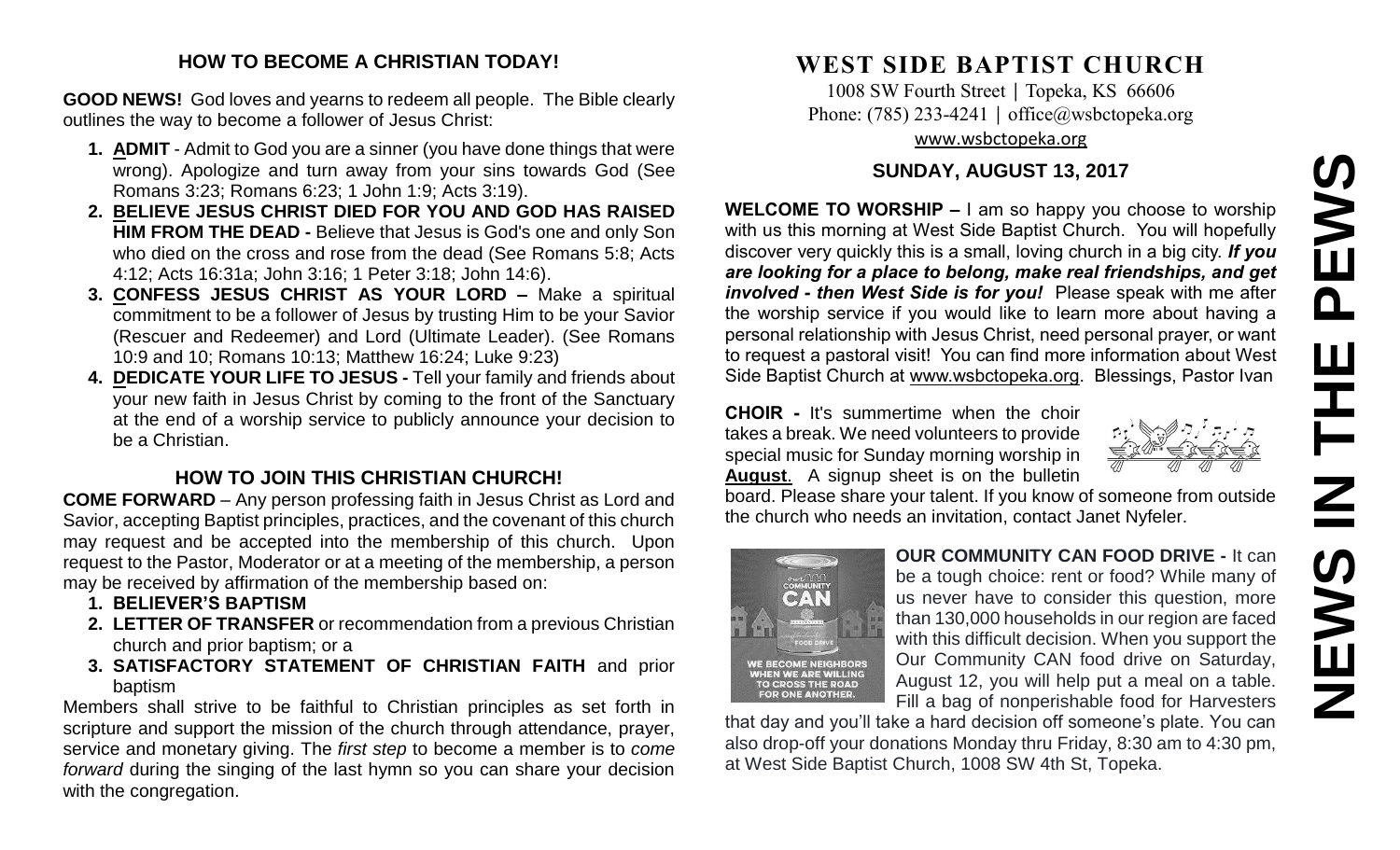**BIBLE STUDIES –** Come for the free one-hour small group study of the biblical book, **"Jonah," on Wednesdays at 10:30 am in Holmer Hall**. The Bible study is taught start-to-finish ("lectio continua"), no previous experience necessary. Bible studies are free and open to the public.

**WOMEN'S MINISTRY (ABW) -** Travel with American Baptist Women's Ministries and American Baptist Women in Ministry (ABWIM) to the **Republic of Georgia on October 31 to November 11, 2017**, for a unique



intercultural/interfaith spiritual pilgrimage. The **MINISTRIES** 

Spiritual Pilgrimage will include up to 14 Baptist and Muslim women from the U.S. The purpose of the pilgrimage is to break barriers and build bridges between Christians and Muslims, multiple generations, Georgians and Americans, and lay and ordained women. In the Republic of Georgia, women will experience homestays with Muslim families, advocacy for gender justice and religious rights, the stunning geography of Georgia's mountains and vineyards, and more!

**WWW KIDS BIBLE CLUB WESTERN ROUND-UP -** Please join us for our opening night with a Western Roundup for Wonderful West Side Wednesdays on August 30, 2017. Supper will be served at 5:30 PM. Registration forms will be available to fill out that night for classes beginning the next week. Classes are available for Kindergarten through Adults. The focus for this night is to get acquainted and ready to begin another exciting season of WWW. There will be singing, games, and even a skit with a cowboy or two.

**WORSHIP IN THE PARK** – The annual ecumenical **worship service in Gage Park will be on Sunday, September 10** this year. This is a potluck luncheon. West Side Baptist Church will provide the Fried Chicken for the main dish. So please bring a favorite side dish or desert to share. This is always a fun and exciting time to get together so mark your calendars.

**YOUTH CHOIR -** Sunday, August 20<sup>th</sup>, the youth choir will start rehearsing at 9:00 am before going on to Sunday School. Hopefully, the youth choir will provide special music about once every six weeks, so rehearsals are important. Some of the songs we will be learning are:

- *East to West* by Casting Crowns
- **Thrive by Casting Crowns**
- *He Knows My Name* by Francesca Battistelli
- *Write Your Story* by Francesca Battistelli
- *Holy Spirit* by Francesca Battistelli

It will be helpful if when you young folks are listening to your favorite Christian music, that you find some of these songs to listen to so that you gain familiarity with the words and music. Also, bring a list of your favorite Christian songs that you would like to learn to sing. If you have friends who do not attend another church, please invite them to sing with us.

#### **CHOIR SEASON IS ABOUT TO START!** On **WEDNESDAY, AUGUST 23,** please

all who enjoy singing and have some available time to spend learning music on Wednesday evenings from 7:00 to 8:00 pm, please come to the church at 6:30 pm for an ice cream social provided by Janet Nyfeler. We have a new accompanist, Marjorie O'Konskie, who is also our newly hired organist. This will be a good time to get to know Marjorie. We will visit about songs coming up and maybe even sing a few. Regular weekly rehearsals will begin at 7:00 pm on Wednesdays on August 30 following WWW.

Please RSVP for the ice cream social (spouses are welcome even if they don't plan to sing in the choir): Janet 271-9460 or [janetnyfeler@gmail.com](mailto:janetnyfeler@gmail.com)